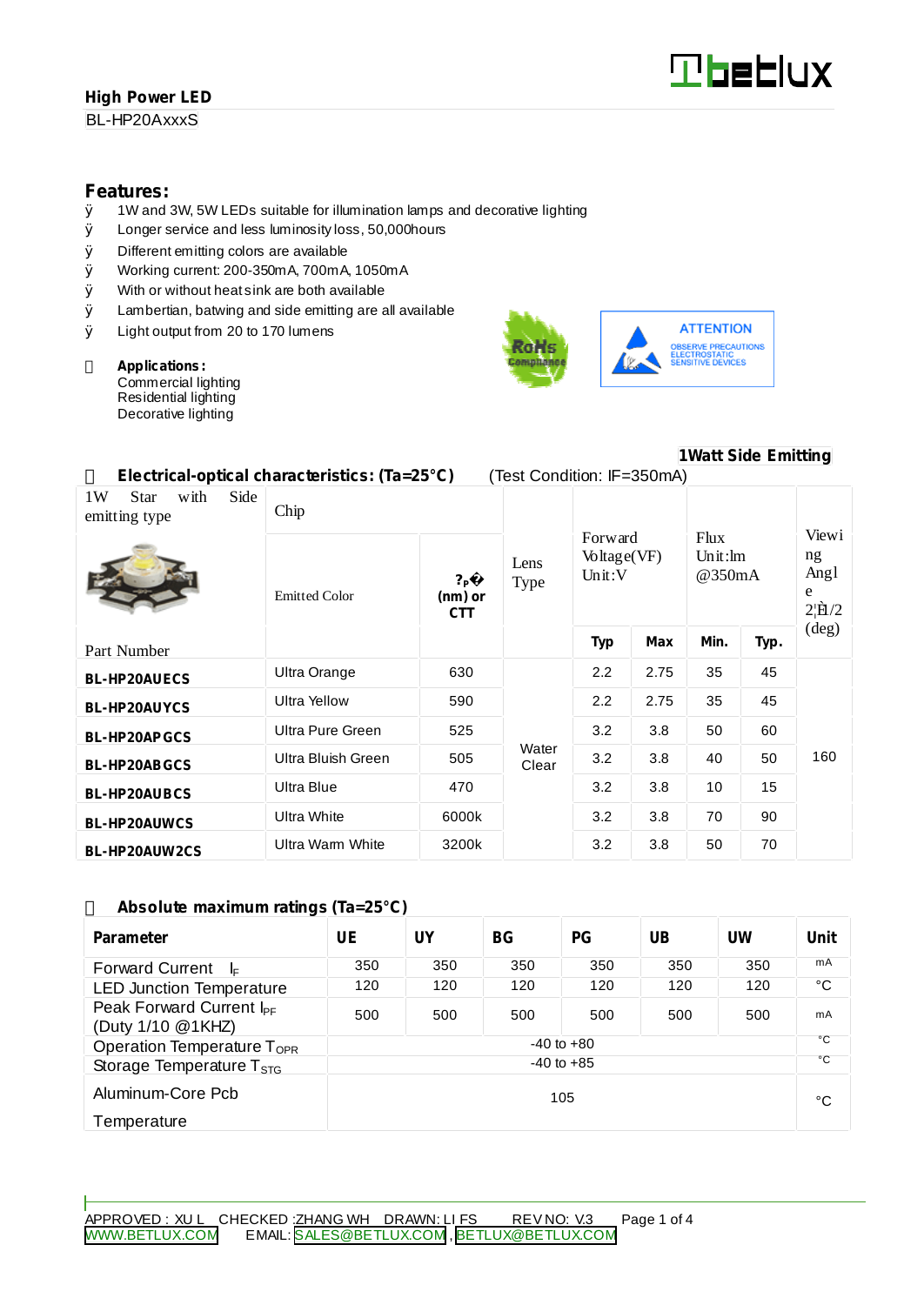

#### **Package configuration & Internal circuit diagram**







Notes:

- 1. All dimensions are in millimeters (inches)
- 2. Tolerance is 0.25(0.01")unless otherwise noted.
- 3. Specifications are subject to change without notice.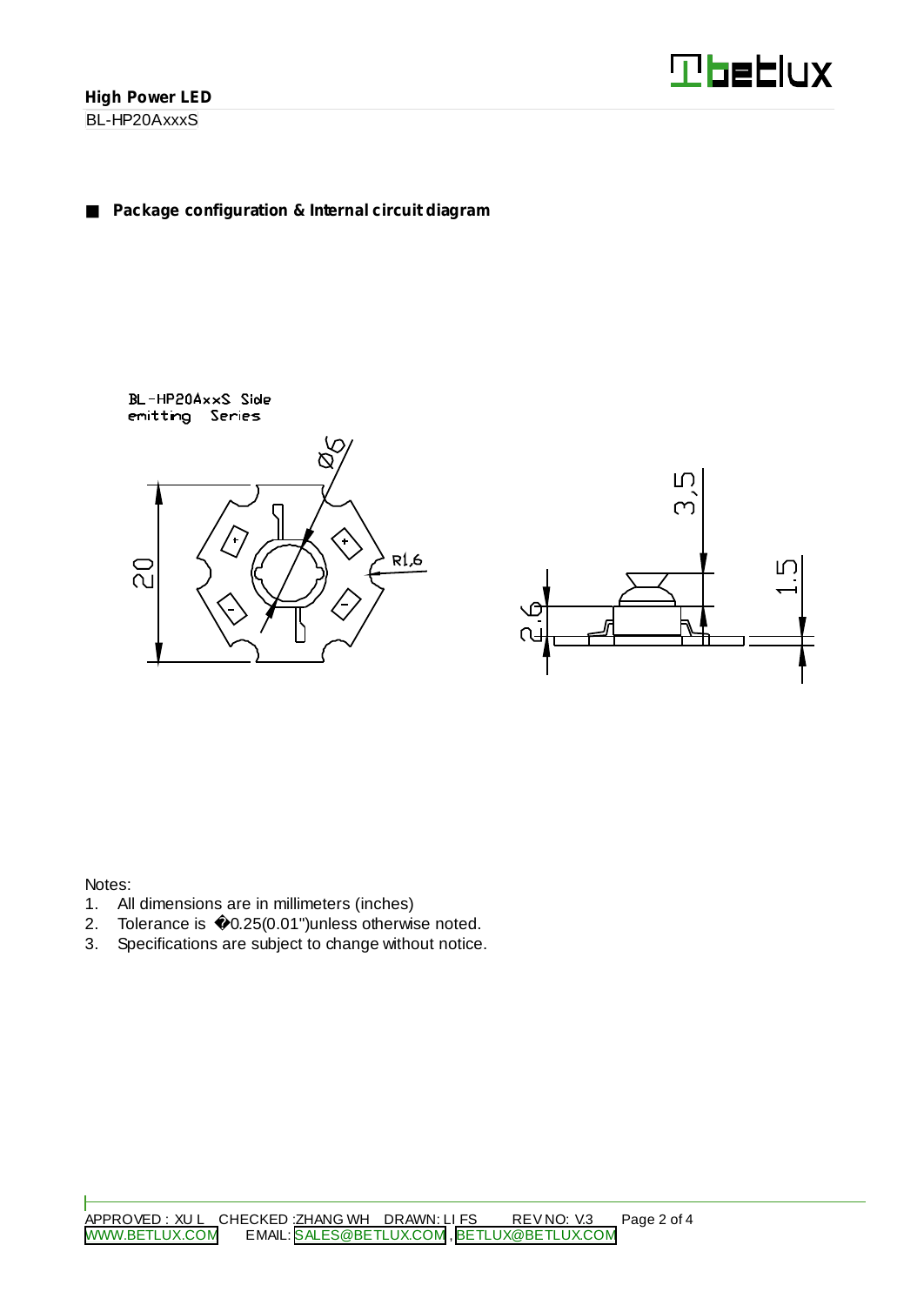### **High Power LED**

BL-HP20AxxxS

**Typical electrical-optical characteristics curves:**



- (1) GaAsP/GaAs 655nm/Red
- (2) GaP 570nm/Yellow Green
- (3) GaAsP/GaP 585nm/Yellow
- (4) GaAsp/GaP 635nm/Orange & Hi-Eff Red
- (5) GaP 700nm/Bright Red
- (6) GaAlAs/GaAs 660nm/Super Red
- (8) GaAsP/GaP 610nm/Super Red
- (9) GaAlAs 880nm
- (10) GaAs/GaAs & GaAlAs/GaAs 940nm
- (A) GaN/SiC 430nm/Blue
- (B) InGaN/SiC 470nm/Blue
- (C) InGaN/SiC 505nm/Ultra Green
- (D) InGaAl/SiC 525nm/Ultra Green



FORWARD VOLTAGE (Vf) FORWARD CURRENT VS. FORWARD VOLTAGE



RELATIVE LUMINOUS INTENSITY VS. FORWARD CURRENT FORWARD CURRENT (mA)



AMBIENT TEMPERATURE Ta( ) FORWARD CURRENTVS. AMBIENT TEMPERATURE



NOTE:25 free air temperature unless otherwise specified